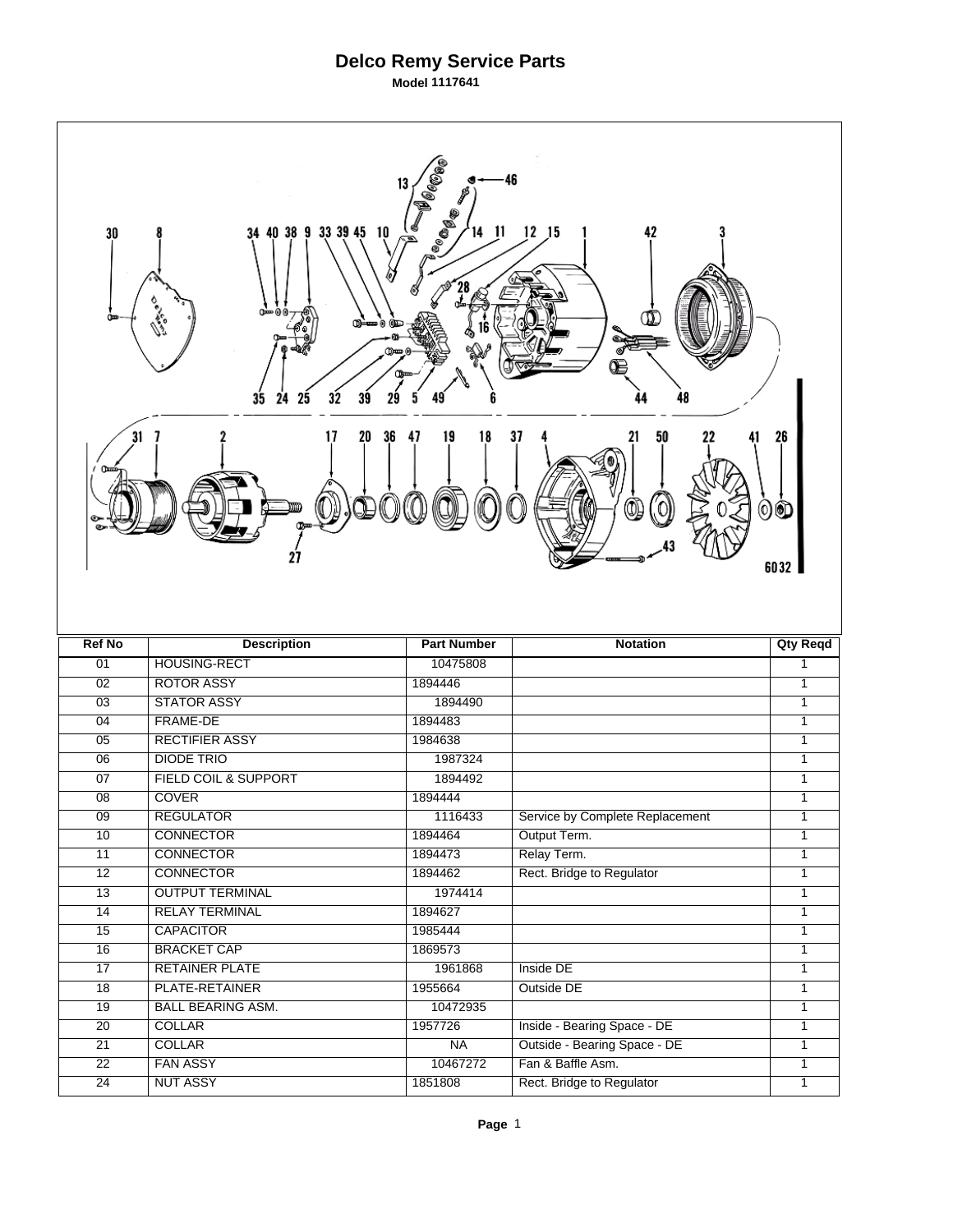## **Delco Remy Service Parts**

**Model 1117641**

| <b>Belles</b><br>46<br><b>Lee Base</b><br>9 33 39 45 10<br>$12$ $15$<br>11<br>42<br>34 40 38<br>30<br>00 <del>---</del> 00<br>ሙ≖<br>35<br>32<br>24<br>25<br>39 |                                                 |                    |                                  |                 |  |  |
|----------------------------------------------------------------------------------------------------------------------------------------------------------------|-------------------------------------------------|--------------------|----------------------------------|-----------------|--|--|
| 31<br>36<br>47<br>19<br>18<br>20<br>37<br>50<br>26<br>00<br>6032                                                                                               |                                                 |                    |                                  |                 |  |  |
|                                                                                                                                                                |                                                 |                    |                                  |                 |  |  |
| <b>Ref No</b>                                                                                                                                                  | <b>Description</b>                              | <b>Part Number</b> | <b>Notation</b>                  | <b>Qty Reqd</b> |  |  |
| 25                                                                                                                                                             | <b>NUT ASSY</b>                                 | 1851808            | Rect. Bridge Atch.               | $\overline{3}$  |  |  |
| $\overline{26}$                                                                                                                                                | NUT-SHAFT-D.E.                                  | 10476337           |                                  | $\mathbf{1}$    |  |  |
| $\overline{27}$                                                                                                                                                | <b>SCREW ASM.</b>                               | 1846956            | Bearing Retainer Atch. - DE      | 3               |  |  |
| $\overline{28}$                                                                                                                                                | <b>SCREW ASM.</b>                               | 1846955            | Capacitor Atch.                  | $\mathbf{1}$    |  |  |
| 29                                                                                                                                                             | <b>SCREW ASM.</b>                               | 1846955            | Connector - Bridge to Reg. Atch. | $\mathbf{1}$    |  |  |
| $\overline{30}$                                                                                                                                                | <b>SCREW ASM.</b>                               | 1894641            | Rect. Cover Atch.                | 5               |  |  |
| $\overline{31}$                                                                                                                                                | <b>SCREW</b>                                    | 1968945            | Field Coil & Support Atch.       | $\overline{4}$  |  |  |
| 32                                                                                                                                                             | <b>SCREW ASM.</b>                               | 1894458            | Regulator Atch. (Ground.)        | 1               |  |  |
| $\overline{33}$                                                                                                                                                | <b>SCREW ASM.</b>                               | 830338             | Rect. Bridge Atch. (1 11/32")    | 1               |  |  |
| 34                                                                                                                                                             | <b>SCREW ASM.</b>                               | 1976061            | Regulator Atch. (Insul.)         | $\overline{2}$  |  |  |
| 35                                                                                                                                                             | <b>SCREW ASM.</b>                               | 1894458            | Rect. Bridge Atch. (1 11/16")    | 1               |  |  |
| $\overline{36}$                                                                                                                                                | <b>WASHER-INSULATION</b>                        | 825197             | Felt - DE                        | 1               |  |  |
| $\overline{37}$                                                                                                                                                | <b>WASHER-INSULATION</b>                        | 1955660            | Felt - Ball Bearing - DE         | 1               |  |  |
| $\overline{39}$                                                                                                                                                | WASHER-RECT. BRIDGE ATTACH. SCREW               | 807295             | Rect. Bridge Term. Stud          | $\overline{2}$  |  |  |
| $\overline{41}$                                                                                                                                                | WASHER-SHAFT-D.E.                               | <b>NA</b>          |                                  | 1               |  |  |
| 42                                                                                                                                                             | <b>ROLLER BEARING</b>                           | 9437171            | Rect. Housing                    | 1               |  |  |
| 43                                                                                                                                                             | THRU BOLT                                       | 1894445            |                                  | $\overline{4}$  |  |  |
| 44                                                                                                                                                             | <b>BUSHING</b>                                  | 1892765            | Hinge - Rect. Housing            | $\mathbf{1}$    |  |  |
| 45                                                                                                                                                             | <b>BUSHING</b>                                  | 1894463            | Rect. Bridge Atch. - Insul.      | 1               |  |  |
| $\overline{46}$                                                                                                                                                | CAP                                             | 1970227            | Relay Term.                      | 1               |  |  |
| 47<br>48                                                                                                                                                       | <b>CUP-FELT RETAINER-D.E.</b><br><b>GROMMET</b> | 825196<br>1894468  |                                  | 1<br>1          |  |  |